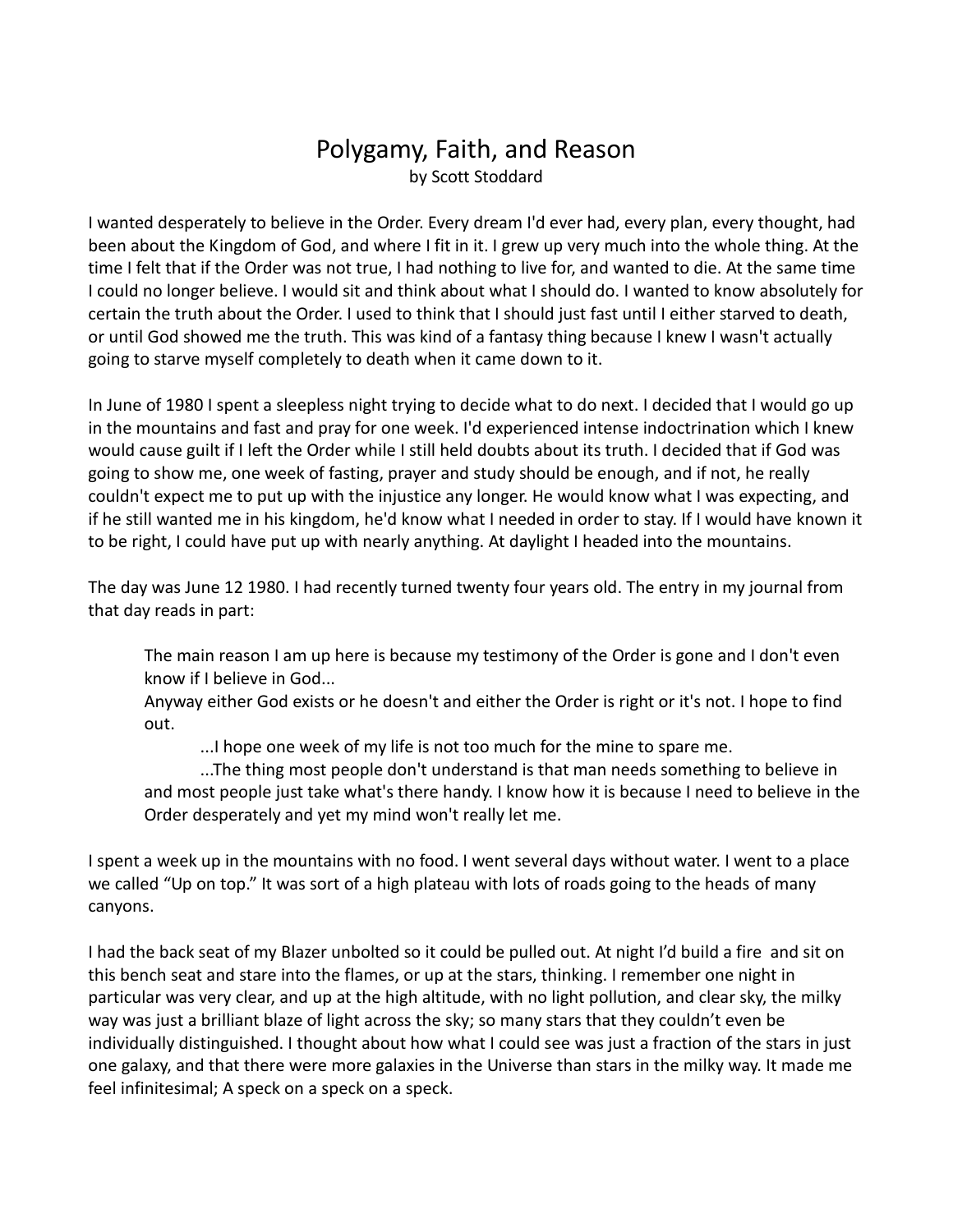I threw another log on the fire. This one had a spider living on it, and suddenly the spider had a existential crises of its own; running around, looking for a way out. I wondered if, in the grand scheme of things, this spiders plight had any more or less meaning than my own; Just another random, meaningless event, in the vastness of the Universe.

Maybe this scary sense of meaninglessness is exactly why people create these belief systems. Belief systems in which they are chosen, special, protected, and cared for by a omnipotent being. At the same time I was aware of how amazing it was that I had consciousness and could perceive the Universe in at least part of it's immensity, and scariness. These and many other thoughts of like sort swirled in my head; day after day; night after night.

I slept in the Blazer. With the rear seat out there was room to stretch out in a sleeping bag. I remember one night I was really hungry and found an old Reese's Peanut Butter Cup candy bar wrapper in the Blazer. There was a tiny bit of chocolate and peanut butter residue on the wrapper. Of course I wanted to lick this off, but that would have been a violation of my fast, so I just smelled it. It smelled wonderful.

During the day I drove around exploring. I had a hang glider at the time, and I'd taken it with me, but I didn't use it, partly because I didn't find a good place, and partly because after a few days, I was too weak from lack of food. I drove to the head of Trail canyon one day. Trail canyon is where the people from Co-op mine lived. I looked down and could see all the houses. They looked like little ant houses. I was thinking about how all those people were talking about me, wondering where I was. I wondered what is was going to be like going back.

For the first three days I went without water. On the fourth day I got rather ill, and started dry heaving. Almost nothing came up except a tiny bit of really vile nastiness. I'd located a spring which had a cattle watering trough. I went there, rinsed out my mouth, drank some water, washed up a little, after that I drank water.

There was one night in particular that I couldn't sleep, got really depressed, and nearly gave up and went home. I thought that if I did, however, I'd never know if I would have gotten an answer.

I spent a lot of time reading, writing, praying, and thinking. Nobody knew where I was. There were no miracles. It was probably the longest week of my life. After I came back down I never again seriously considered that the Order might be right.

<<<>>>

In my parents home there is a plaque that says: "As for me and my house; we will serve the Lord"

In the spring of 2018 my mom called me very distraught because my fathers health had taken a turn for the worse. I made arrangements to take off work and go back to Salt Lake City from Washington state, thinking that perhaps this would be the last time I would see my father. Within days I heard he had been rushed to the hospital. Shortly after that, he died. Now the trip became a trip to go to his funeral.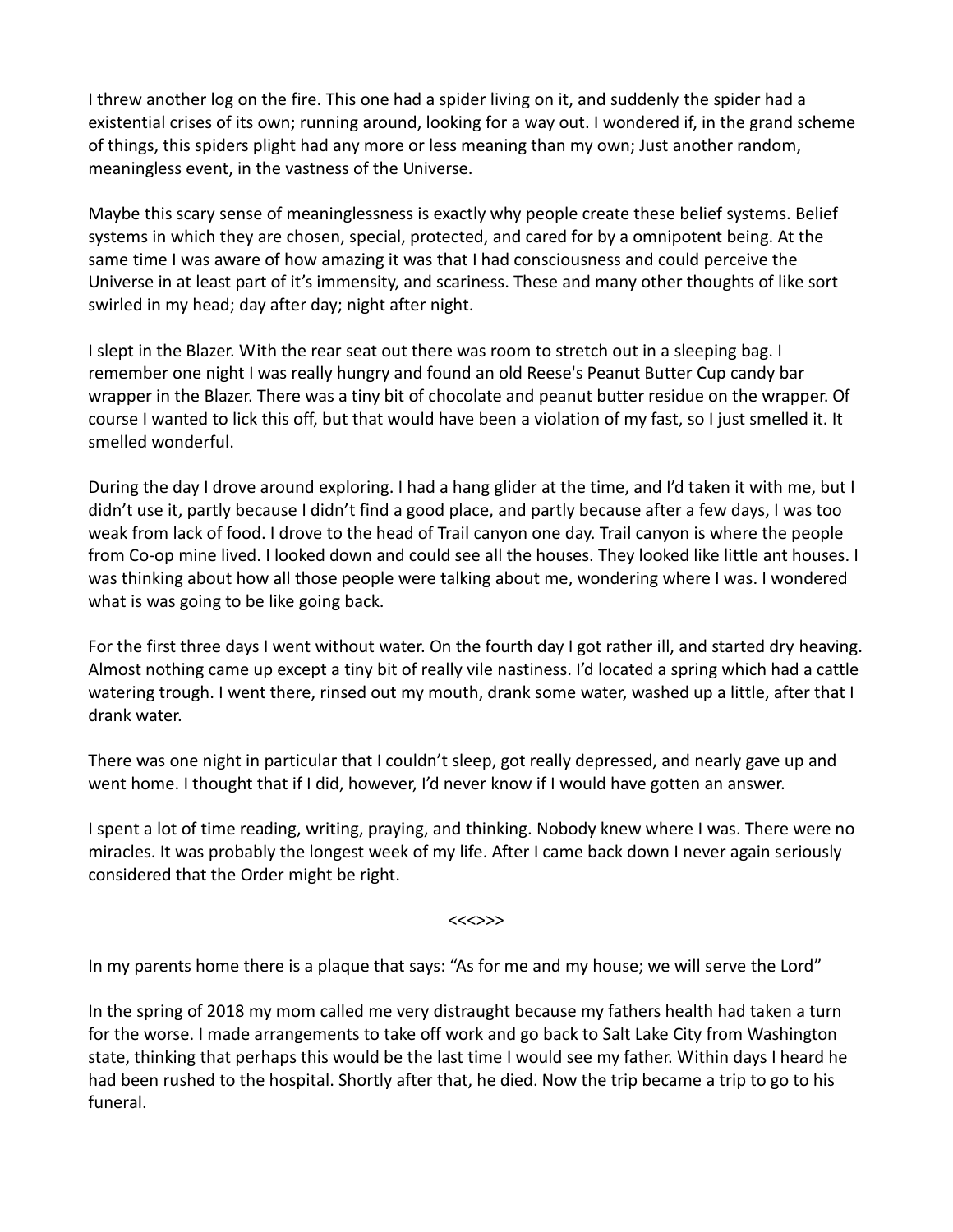My father was a exceptionally lovable guy, and was loved by many people. While he was in the hospital they told me so many people came to see him that they plugged up the halls. The nurses kept telling them they had to clear the halls so they could get the carts through. They would clear the halls and then so many more people would show up the hall would fill again. Finally the nurses gave up saying: "Wow this guy has a lot of friends!" Meanwhile, I was told, there were other old sick people in rooms all alone.

My oldest daughter was away at college. She rode the bus all day to get to Portland, and from there the two of us made the approximately 800 mile journey to Salt Lake City. We moved to Washington when she was young and had only seen her grandfather a few times. On the way she asked me to tell her stories about him.

----

I should perhaps pause here and give some background. I was born into a religious group that considers itself the Kingdom of God. It was rather extreme in many ways, very insular, an offshoot of the Mormon church. They believed that the Mormon church had lost it's way when they gave up polygamy. They felt that Mormons had betrayed God and his commandments; that they had become more interested in acceptance by society, than in living the highest principles of God; that living these principles had become too hard, so Mormons took the easy way out and quit doing the hard stuff. They believed they were the true heirs of Joseph Smith's restoration of the gospel, and that they were destined to rule the world in the millennium.

Insiders refer to this groups as the "Order," or the "Co-op". It's referred to in the press often as: "The Kingston Clan."

I grew up in this, believed in it very strongly through childhood and adolescence. In early adulthood I lost my faith, and left. At the time of my fathers funeral I was 62 years old, so it had been almost 40 years since I left. My daughter was 21 at the time so she was born long after I left.

I told my daughter some stories on the way. I told her that he was extremely popular. He loved people and people loved him. He was the kind of person who would stop for a complete stranger, and spend all day digging them out of a snow bank. I told her that I had had a unique relationship with him because of being his oldest son. He expected me to be just like him. He thought I should be an extension of his will, and that I was there to make him look good. I wasn't like him. He was gregarious and outgoing while I was reserved and thoughtful, with very much a mind of my own. We butted heads a little.

My dad was very much into hunting and fishing. We didn't pay much attention to the laws about how many fish you could catch, or deer you could kill. We used to go up to a place called Scofield reservoir every year for opening fishing. There was a large group. It was a big deal. We had a fifty-five Chevy station wagon. My dad used to fill up the tail gate door with fish, because we had so many more than our limit. We missed a fish one year and of course it eventually caused quite a stink.

Later on my dad bought an old school bus and converted it to a camper. It said Notre Dame School on the side. Bruce and I got caught crossing out letters to make it say: "No Dam School." We got in trouble for that.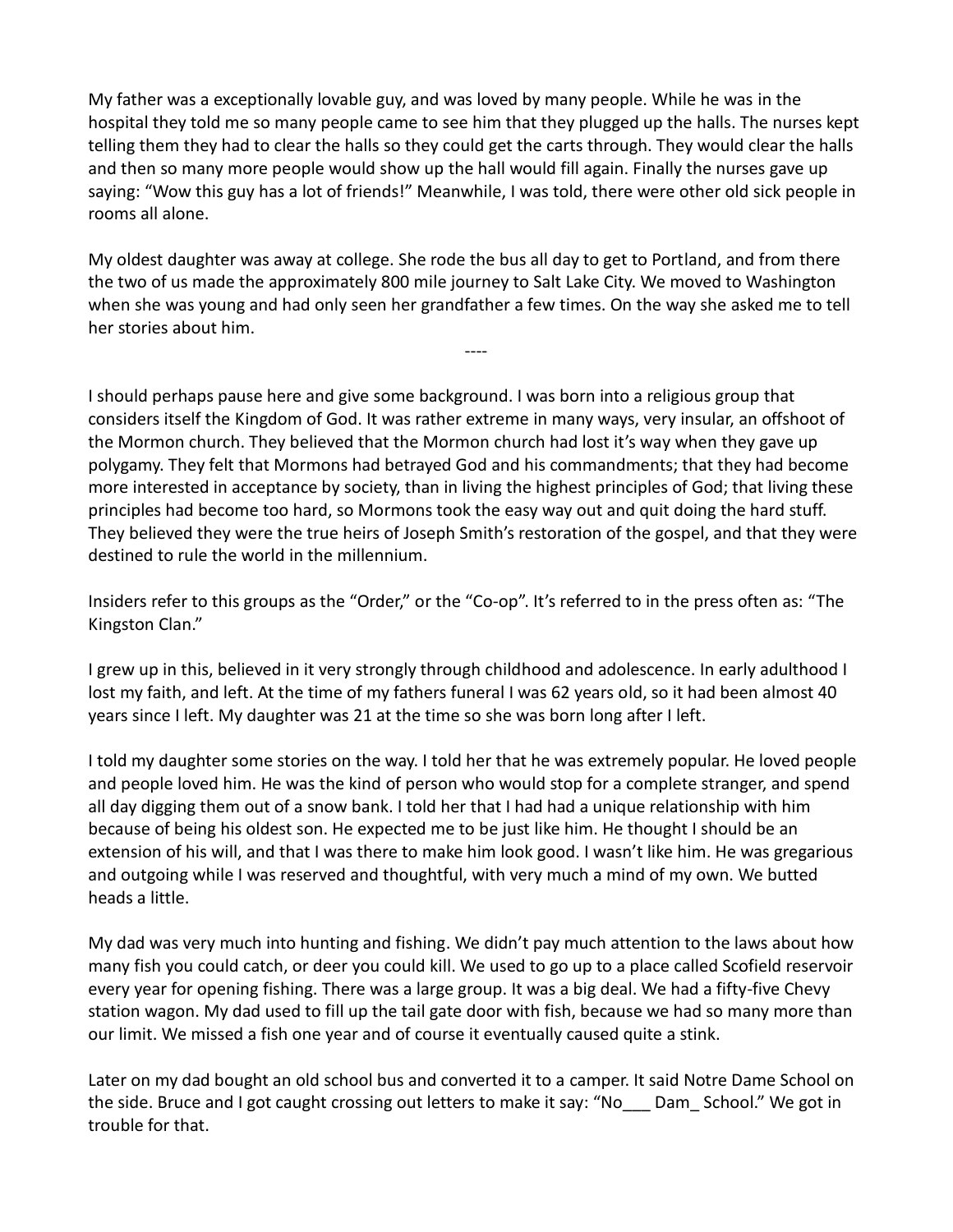There was the idea that, being God's people, we didn't really need to follow the laws of the outside world. Gods law was higher. This brings up ethical questions. If you're ethically supposed to follow the rules of the society you're in, what happens when you're in a sub society with rules that contradict the rules of the larger society?

One thing is that though the laws of what we called the "outside world" weren't followed, there were definite values about wasting meat, shooting wet does and etc. Hunters often killed more than the law said they could, but there were a lot of women, without provident husbands, with a lot of children to feed, so the meat went to good use.

There was a man who had a lot of children to feed. He was a bit eccentric. On one occasion he killed two cow elk, during deer season. His family lived in the Salt Lake City area and the elk were harvested near the groups coal mine, which was about 150 miles away. He decided he was going to drive to Salt Lake, with the two elk, knowing there was a checkpoint in Spanish Fork canyon, where they were checking tags. He would trust in the Lord to help him get the meat to his family.

Every few miles he would pull over, get on his knees, and pray to the Lord to help him get through the checkpoint. When he got there, because he had stopped to pray so much, the timing was such that the people at the checkpoint were on their lunch break, so he went merrily on his way.

My daughter and I eventually got to Salt Lake. We checked into the motel, and that evening went to the viewing. On entering the building we were immediately surrounded by a large number of family that hadn't seen us for many years, and in the case of the younger ones, never. There were hugs, hugs, and more hugs. The line before and after the casket was enormous. Well over a hundred people just in the line to greet people as they went past the casket. We went through the line, shaking hands and hugging. Some of the people I knew and some I didn't.

After this I was standing around, saying hi to various people when my daughter, who stood out a little bit because her hair had been died purple, said: "I think there's a competition going on here." Several of my nieces came up giggling, asking: "Who's you favorite niece?" I was a bit taken aback by this, and of course I wasn't going to choose one and hurt the others feelings so I said: "Well I don't know. There's some awfully stiff competition." They said: "Will you go through the line with us?" So we went through the line again. Then I was told that I should be in the line. So my daughter, the nieces, and I, got in the line, by one of my brothers. We were there for what seemed like hours, shaking hands and hugging. Again some of the people I knew and some I didn't. Some I had had very intense experiences with, spanning years, and we hadn't seen each other for a very long time. They were surprisingly friendly.

The leader of the group, Paul Kingston, was especially friendly to me, coming over repeatedly to shake my hand, say how good it was to see me, and bringing up old memories. I was quite taken aback by this. At the time I left I had been a pariah, and had been demonized for many years. The woman I married was supposed to be one of Paul's wives, according to their way of thinking.

I still don't understand why he (and others) were so friendly. It may be that they thought that after my marriage fell apart, I would be interested in coming back. My mother talked to me about this, saying: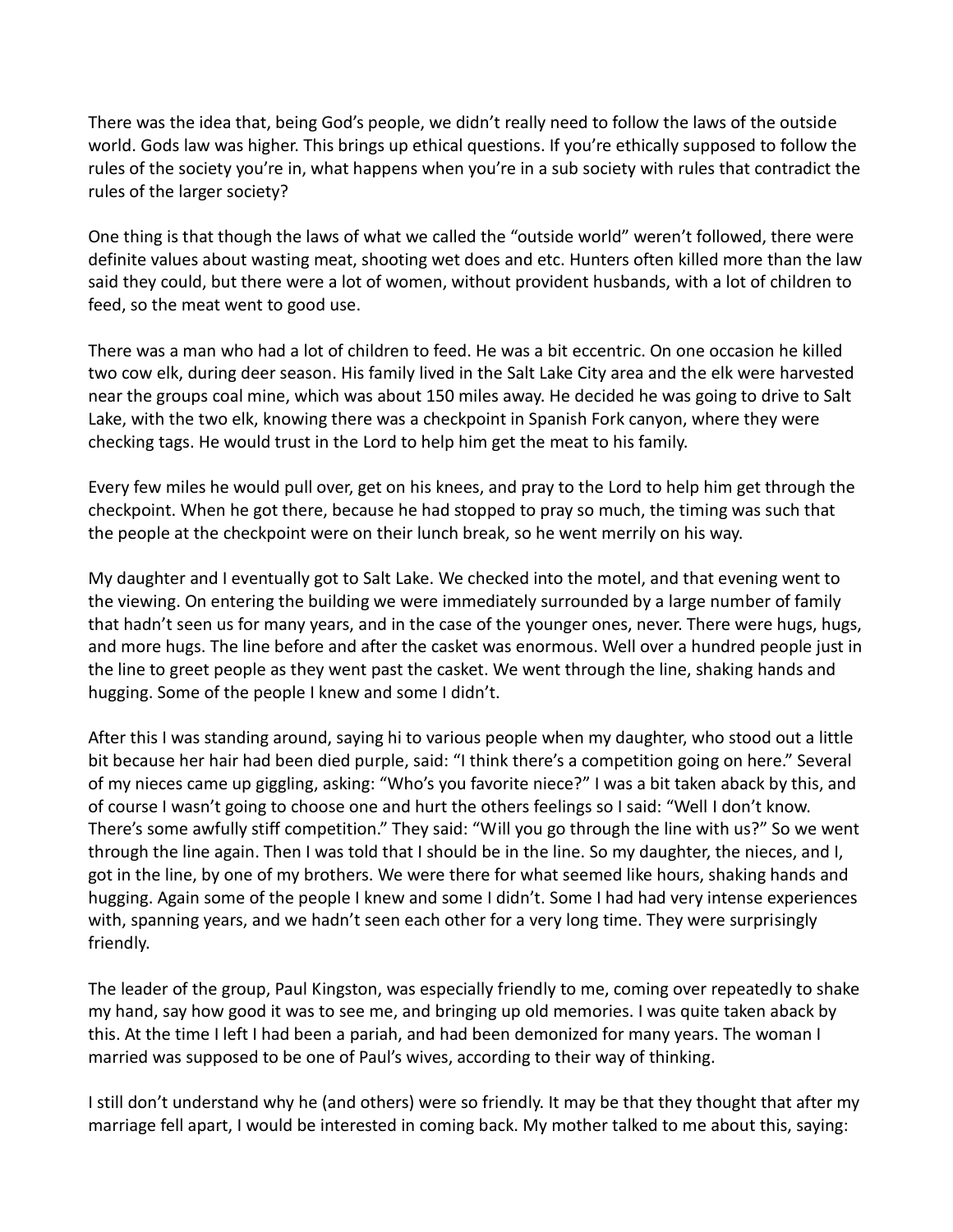"You could come back, but we have our values, and we'd need you to live by them. These kids worship you and we can't have you being a bad example." Of course, I think she was talking primarily about drinking alcohol.

The next day was the funeral. I was blown away by how big it was. There were thousands of people. Everybody said it was the biggest funeral they ever saw. The group had grown exponentially since I left. The leader himself had probably more kids than there had been members when I was there. You figure he has dozens of wives and most of them have over a dozen kids… and now these kids are having kids… that's a lot of kids. That coupled with the popularity of my father, made for a big funeral. The main area was huge, and packed. I learned later they had to set up other remote rooms, with video feeds, for the overflow.

Most of my siblings talked at the funeral. I didn't. I sat right up front with my mom. We've always been really close, even through everything. I cried a lot.

At the end of the funeral they had a bunch of little kids come up and sing a song. There were hundreds of them; just as cute as can be. It was a big stage. The whole stage filled up and then the area between the stage and the seats, and they were still coming. They all simply couldn't fit.

After the funeral we went to the graveside. I was one of the pallbearers along with all three of my brothers, and Paul, among others. There were 12 pallbearers and 42 honorary pallbearers.

After the services a couple of teenage girls came up to me and asked: "Are you Bill's son?" I said: "Yes." They said: "You look like him. You have his hands." and then they gave me a big hug. It was clear they had enormous respect for him.

After the graveside ceremony there was a dinner at the groups cafeteria. Way more people showed up than they planned to feed, and they ran out of food. They said they were digging around in the corner cupboards, pulling out cans of chili, and whatever they could find to try and feed everybody.

Through the whole thing, between activities, at my mothers house, there were people bringing plates of sandwiches, fruit baskets etc. A whole crew of people came over and totally redid the yard, mowing, weeding, and putting in flowers. It was an impressive display of what it's like to have a large community of people that care about you in times of trial.

There were also a lot of things that were interpreted as "signs." For example a woman who was in a late stage of pregnancy, and having some problems, said she was worrying about her baby, and then said she looked at the clock and it said: "5:46." This she interpreted as her grandpa Billy letting her know everything was going to be OK. This is because his number was 46. Numbers are a big deal in the group.

When I grew up we went to public school. They have their own school now. My father was the school Principal. He was also the president of the church. This, I think was sort of a figure head position, since he had no real power. He had only one wife. The real power people have many wives. He was also the one that performed the polygamous marriages. These positions, I think, were simply because he was so well liked. He put a good face on everything.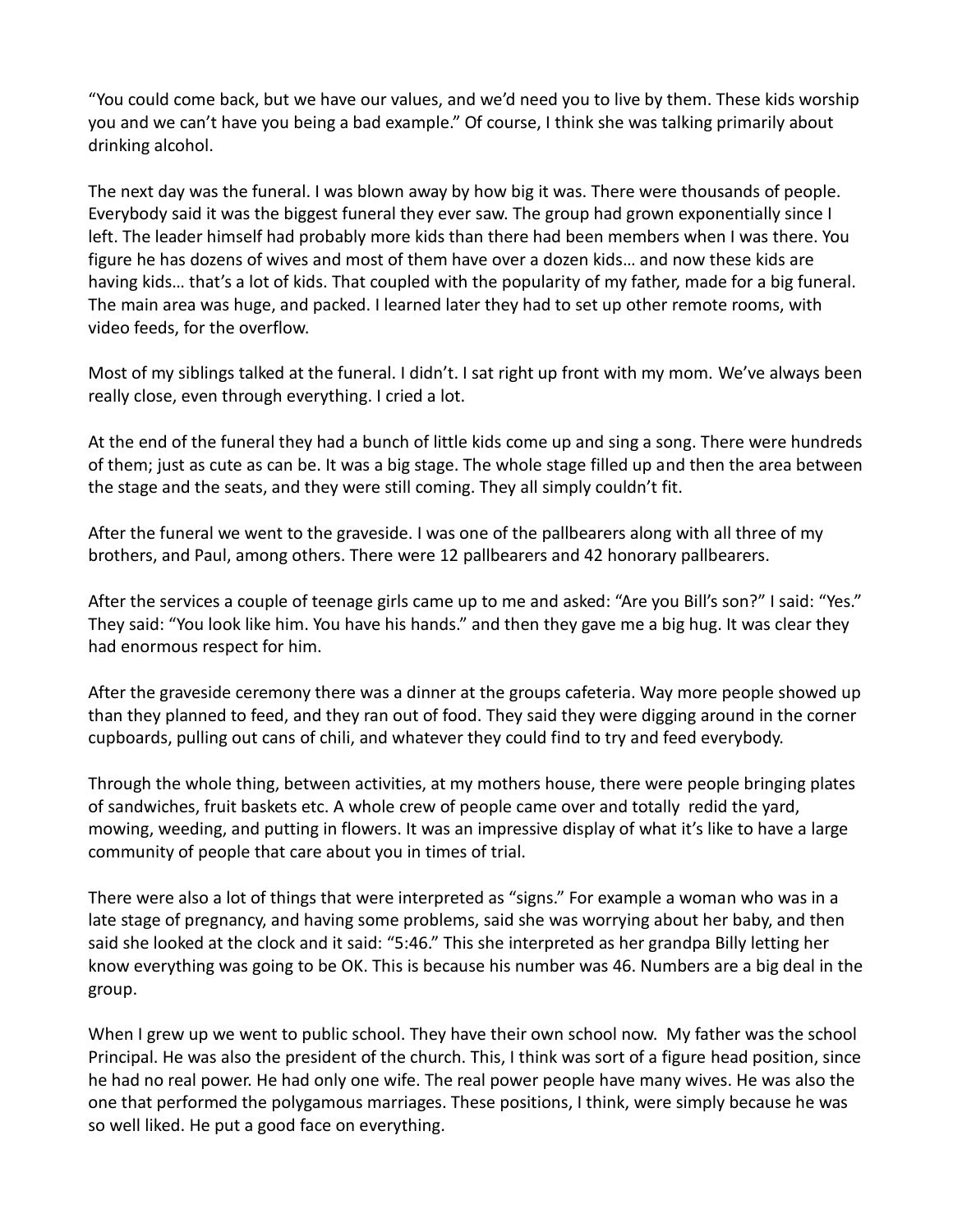My mother taught at the school. She told me me that when kids were acting up she'd say: "Do you want to go to the principals office?" Their eyes would light up and they'd say: "Yeah." She told my dad: "Billy, you've got to start being meaner to those kids; they *want* to go to the principals office." They ended up rewarding good behavior by letting the good kids eat lunch with the principal.

The way this thing ended up evolving was that the sons from one of the wives came to be believed to be the ones that could take the girls to the highest degree of glory, by marrying them. These sons were from the first wife of Ortell Kingston who was Paul Kingston's father. There are, I think, seven sons. These are the men that have large numbers of wives. They married most of the daughters from their fathers other wives ( I think there were around 13.) Of course all these girls would be their half sisters. Three of my six sisters married these brothers as polygamous wives. I've been away for awhile so some of these brothers sons may now have large numbers of wives as well. Perhaps Paul first wives sons are now the new highest. I know that now a thing that is common is that kids will get married to each other and both of them are offspring of one of these brothers. The rationale for this is that their blood is so holy and exalted, that it needs to be reinforced and multiplied through directed marriage. The marriages are "directed" by God. They weave this "direction" out of dreams, feelings, coincidences, impressions, or whatever. It's kind of a battle of little mini revelations, that sometimes contradict each other, but whose ultimate meaning is determined by those in positions of power. This is one of the ways the toadies in the group are rewarded. Their "direction" is more likely to get the stamp of approval.

Going back to my fathers funeral was quite an experience. Much more positive and soulful than I expected it to be. I knew he was very popular, but I had underestimated just how popular. I was surprised at the positive things that I experienced. By this I mean the respect shown my father, the positive energy of the community supporting the family, and the sheer cuteness of the myriad of innocent children. Of course with this positive comes a great deal of negative. We will explore this further in pages to come.

One thing I've thought about is what I would have done if I'd been one of the boys that were taught that you had to marry lots of girls since you had such special blood. What would you have done? These beautiful girls are sort of handed to you to have sex with, one after another, and doing so is pleasing God since their children are needed to fulfill God's purpose in creating the Universe. I honestly don't know what I would have done. I had a hard time leaving this group as it was, and my experience was quite a bit more negative than their experience.

Shortly after I turned five I remember coming partially awake to find myself being dressed by my sobbing mother. I had some little cowboy boots she was struggling with as she tried to get me into them. She was mad, frustrated, and very sad. It was quite scary to me. I couldn't figure out why she was crying, and why I needed to get dressed in the middle of the night. Our whole family then all got into the cab of a semi truck and drove to the mine. I had two younger sisters (one a baby) and a younger brother.

---

The mine was Co-op mine, in Huntington canyon, in Utah, and about 150 miles from Salt Lake City. It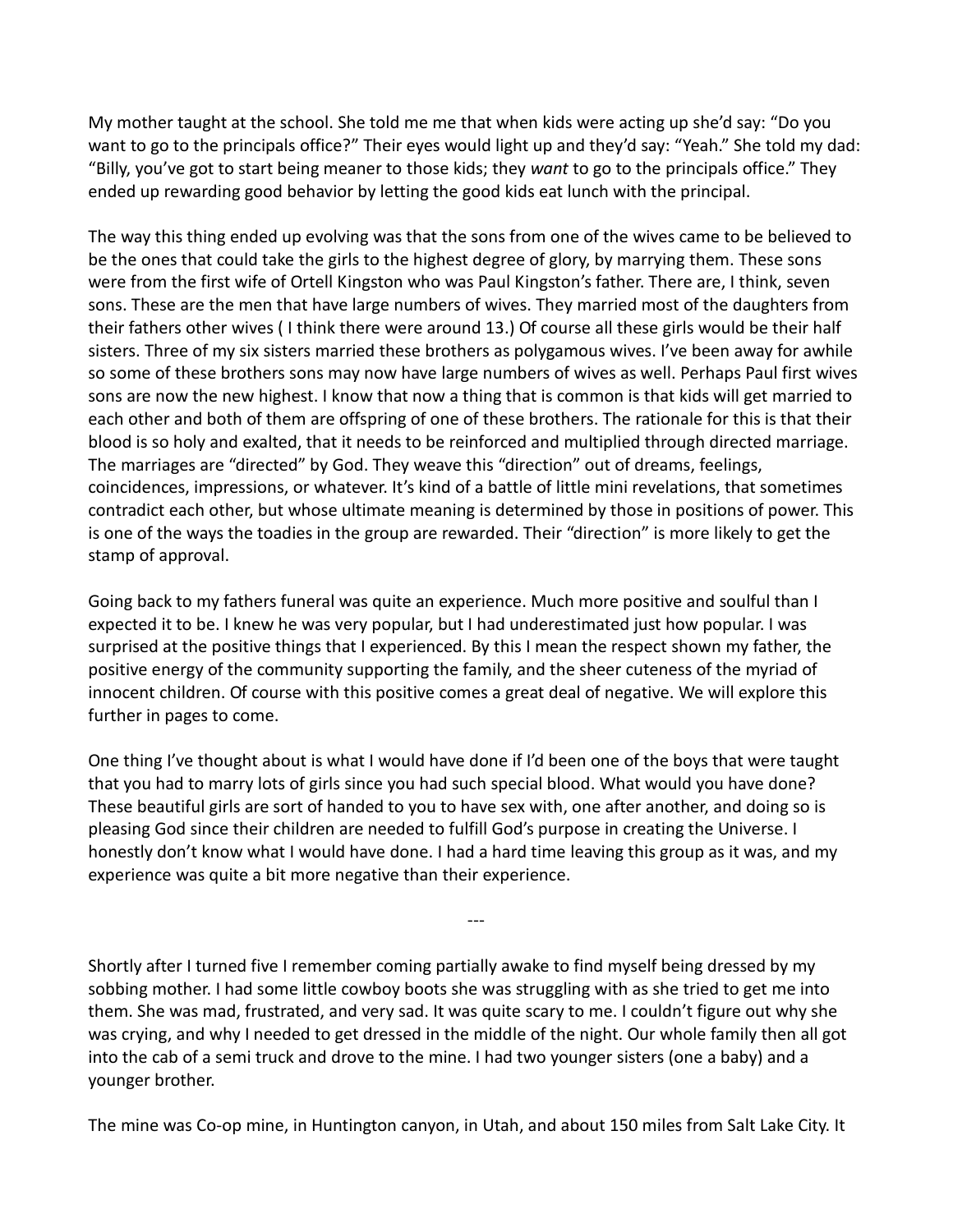was kind of a primitive place, especially at that time; people still cooked on coal stoves. You'd have to start a fire before cooking breakfast. This would have been about 1961.

We moved into a run down old house with no toilet, poor heating, and a leaky roof. My mother was crying the night we left for the mine because my father had received orders from Ortell Kingston (the prophet) to go work at the mine. My mother grew up at the mine, but had grown accustomed to the conveniences of the city. Life at the mine was dirty and primitive by comparison. We left in the middle of the night because my father was supposed to report to work at the mine the next day, and he had to finish putting up a sale at the Co-op shoe store before he left.

It was kind of a shock to me at first. We had to use a slivery old outhouse which was very cold in the winter, and quite smelly other times. The roads were dirt and there was no television. There was a cluster of houses along a creek, which we referred to as "Camp." I had a little peddle car I'd got for Christmas, which I was very fond of. This car kept disappearing and I'd find it at the bottom of the road. There were a bunch of wild looking, dirty, barefoot boys, running around looking kind of scary. One day I was walking up to our house, from my grandparents house, behind one of these little boys. He didn't see me, but went to my peddle car and pulled it out to coast it down the road. That solved the mystery of why my car kept disappearing

Little did I know at the time but I was soon to be, and for many years, one of those dirty little barefoot boys. The truth is it wasn't as bad as it sounds. Little boys don't much care how dirty they are as long as they're having fun, and whatever else the mine was, it was fun for little boys. There were mountains, caves, abandoned mines, abandoned buildings, old cellars, creeks to dam up, lots of wild life, a beautiful river full of trout, plenty of snow and steep hills for sleigh riding in the winter, unlimited wilderness, and innumerable other boyish diversions. It was a boys paradise. The only thing I really missed from the city was television, and flush toilets. Actually it wasn't long before we had a flush toilet. We moved into the only house in camp that still didn't have one, and we soon moved into one that did. There were a lot of outhouses around camp but they were little used and over the years they were dismantled. We never got television until I was no longer a boy.

There are many fond boyhood memories of this paradise. For example, part way up the mountain, it sort of leveled out at a place we call our camp spot. There was a huge pinyon pine tree with a large rock beside it. The branches of the tree grew all around the rock. In the fall this tree would be loaded with pine nuts. The rock provided access to the pine cones. We would climb around on the rock and throw the pine cones down into a large pile and then build a bonfire on top. The heat from the fire would burn off the pine sap and cause the cones to open up. We'd then fish out the cones and feast on the nuts. They were hot and delicious. The heat also softened the shells. We'd eat them, shells and all, and gorge ourselves till we could hardly walk.

It may seem a little more Epicurean than Stoic to enjoy this memory. But in a certain philosophical sense, it is also appealing to imagine enjoying such a feast so close to the place in nature where it was created, and prepared with such boyish ingenuity.

----

Polygamy was never openly taught or talked about in church or in any large group when I was in it. They were extremely secretive about that. Children under about eight years old knew nothing about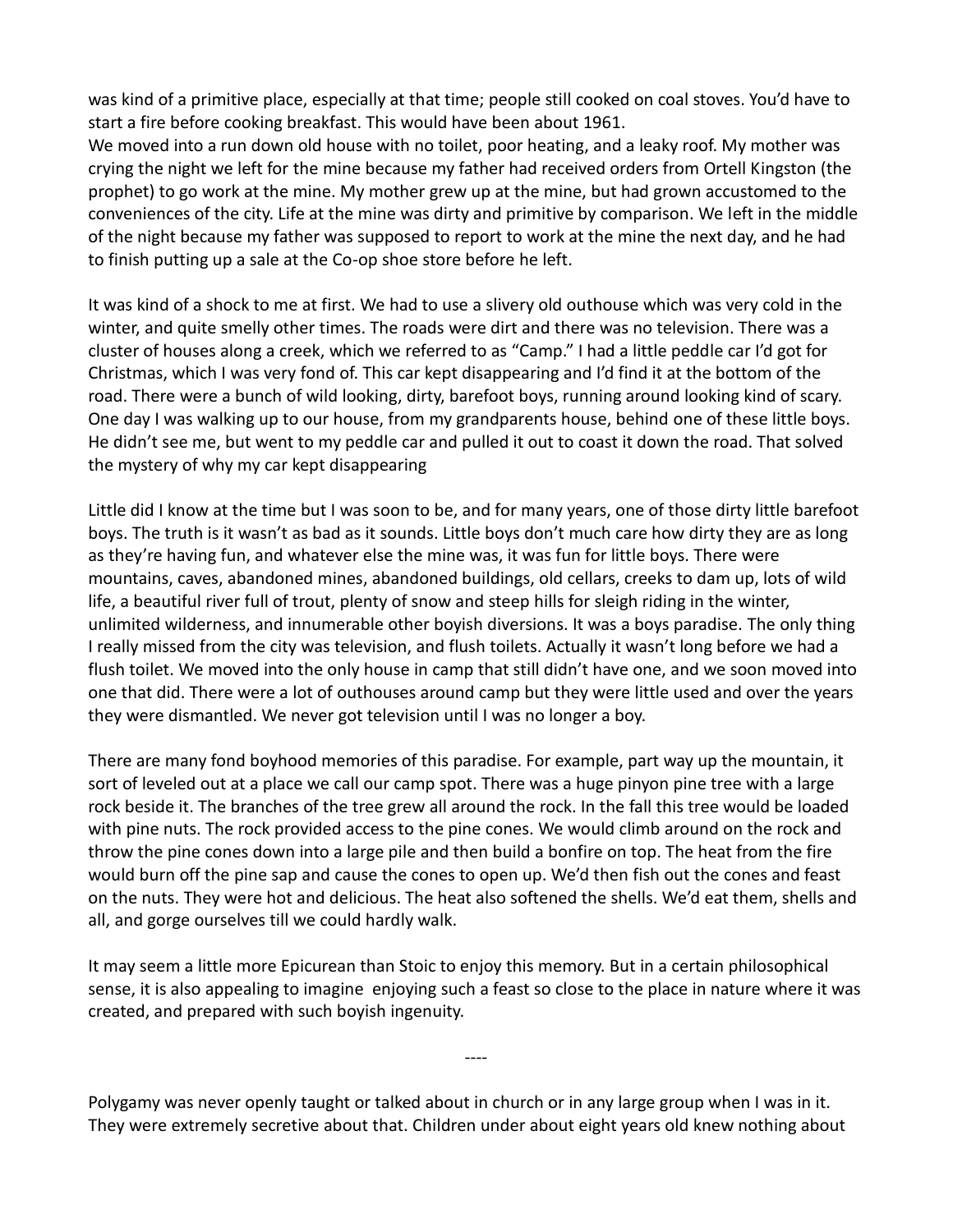it. The ones whose mothers were living polygamy never even knew who their fathers were. I learned about it from an older cousin when I was about nine or ten. I didn't believe it at first, but it was kind of like finding out about sex. It seems implausible at first, but the more you think about it, the more sense it makes. I think my father planned on telling me soon. At the time I was reading the Book of Mormon, (part of Mormon scripture) and I kept running into the word "whoredoms." I didn't know what it meant so I asked my dad. I could tell it made him nervous, which just made me more curious. He kept telling me he'd tell me what it meant later. I guessed that he was going to tell me about polygamy in the Order at the same time. I was right; when we had the discussion he told me about polygamy. By that time however I had learned about both sex and polygamy from other kids. It's interesting to me that in this situation "polygamy" and "whoredoms " were somewhat synonymous.

As we grew up in the coal camp, dad went through the Book of Mormon several times in church. The Book of Mormon, of course, is a Mormon scripture, which in Mormon mythology was translated by Joseph Smith from golden plates given to him by an angel.

Dad would read the Book of Mormon during the week, and then in church, on Sunday, he would tell the stories in his own words. He had a real gift for story telling. He made it very interesting for the kids, and we looked forward to it a lot. He had a way of really getting people fired up with religious fervor. On one occasion he was telling us about the larger plates. In Mormon mythology there are other plates, which Joseph Smith saw but didn't translate. These plates, the story goes, are much more comprehensive, and contain all the secrets of the Universe.

Dad got us so fired up talking about this that the three oldest Hansen boys and I, after church, went into the mountains looking for these plates, looking in caves, turning over rocks.

On another occasion (and this is the one I remember most) dad was talking about the vision of Lehi. In the Book of Mormon Lehi is the Patriarch; the father of Nephi and Laman. They crossed the ocean to America and split into two peoples; Nephites and Lamanites. Nephites were good, Lamanites bad. The Lamanites killed off the Nephites and the American Indians are supposedly descendants of the Lamanites.

Early in The Book of Mormon Lehi has a vision in which he travels through a "dark and dreary waste" until he comes to a tree bearing delicious white fruit which filled his soul with "exceeding great joy" There is a "rod of iron" and a "straight and narrow path". Numberless souls are trying to get to and follow the straight and narrow path but a "mist of darkness" arises and much of the multitude lose their way. Then some who do get to the tree and partake of the fruit become ashamed because people in a great house with exceedingly fine clothing mock them. Those who become ashamed fall away into forbidden paths and are lost. There is much more but you get the general idea.

After Lehi recounts this vision to Nephi, Nephi desires to see these things for himself. This is the part that got me as my dad was speaking. From 1 Nephi,10-19.

For he that diligently seeketh shall find; and the mysteries of God shall be unfolded unto them, by the power of the Holy Ghost, as well in these times as in times of old...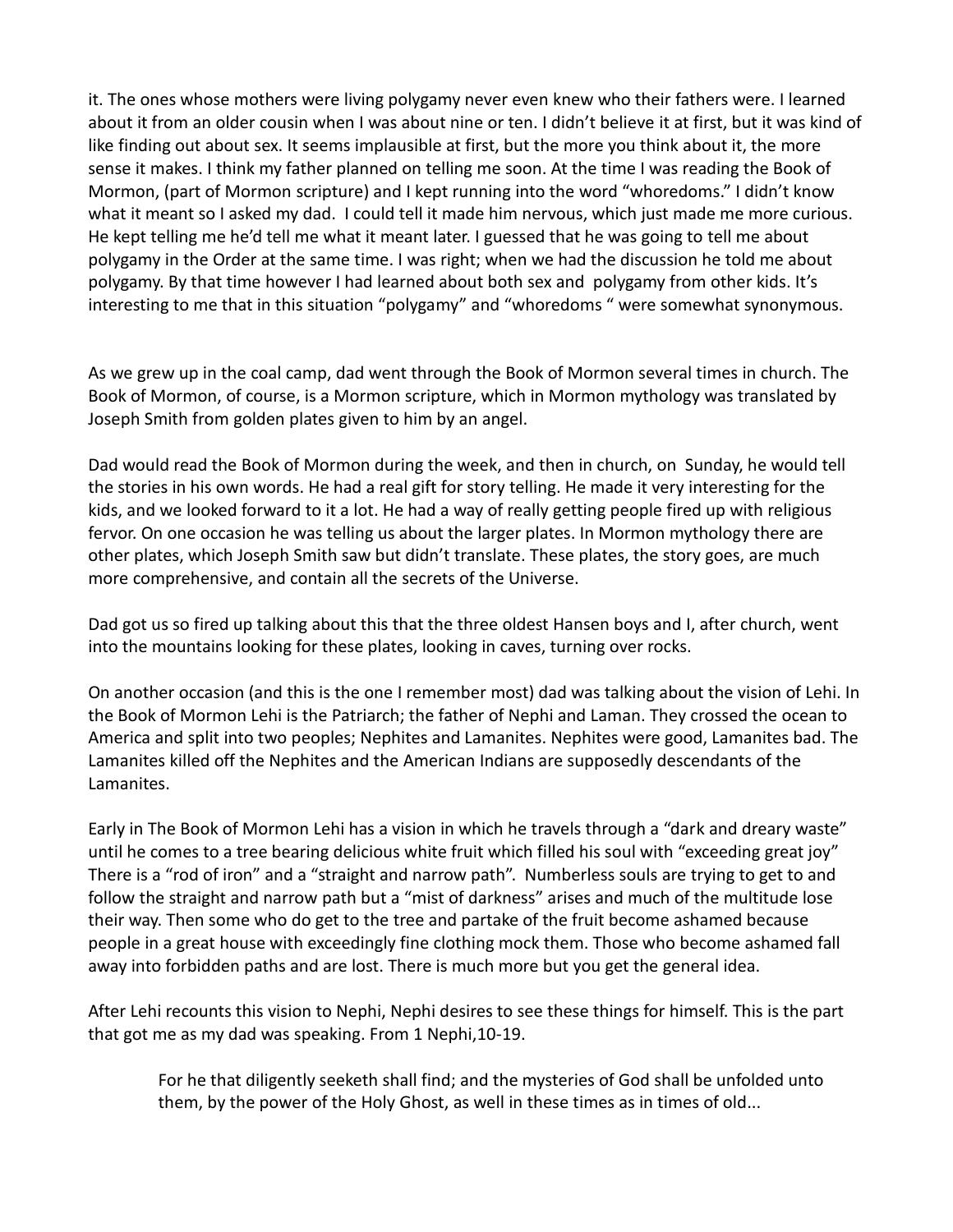Nephi's desire to know these truths and mysteries results in his being carried away by a spirit. He sees all the things his father saw and much more. In my fathers telling there were many great mysteries revealed which only God could show, and which language is insufficient to describe.

I got so excited to see these things for myself that I could hardly sit still. I just wanted church to end so I could go have the vision Nephi had. Church seemed to last an eternity as I fidgeted, waited and imagined the great mysteries I was going to see. When church finally ended, I went straight out our front door and up the mountain to an abandoned coal mine we called Freed's mine. It was a steep climb of several hundred feet, some of it through old loose coal. I was fired with anticipation. When I got to the mine I went just inside the portal, and a little out of breath, I knelt. I poured out my desire to see the vision that Nephi had, and said amen.

Then, still kneeling, with eyes closed, I wasn't sure what to do next. Do you see the vision with your eyes closed or open? I was half afraid to open my eyes because I didn't know what fantastic thing might be there. Would I be in a different place, or in space, or what? I was half afraid to open them because there might be nothing. After a few moments I did open them and there was the wall of the mine exactly as it had looked just before I'd closed my eyes. I had a swirl of thoughts. Does it take a while to start. Do I have to wait for an angel or the Holy Ghost to get here? And of course there was the terrifying thought, which I pushed away, that the whole thing was bogus.

I don't know how long I knelt there thinking about it but my excited fervor plummeted leaving me antsy and anxious. It was terribly anticlimactic. Eventually I came to the conclusion that it was presumptuous for a small boy to ask such things of the Lord; it's probably the kind of thing a person has to earn first.

I grew up down the mine for the most part, but often went away in the summers to work at various companies they called "stewardships." By the time I was 17 I had worked at grocery stores, a service station, a laundromat, a potato farm, a plastics and bottling plant, a dairy farm milking over three hundred cows twice a day, at a mechanic shop rebuilding diesel engines, hauled hay, and other assorted jobs. Even this has a positive aspect to it because with so much varied experience, from such a young age, a person develops a lot of skills.

At seventeen I had dropped out of school, and had been working in and around Salt Lake City for a few years. Then I was sent back down to the mine to work. I was under age to be underground at the time, and so were many of my co workers. I worked down there until I lost my faith and quit about seven years later.

----

Flashback to a mining memory

Black dust glitters darkly in the bright lance from my mine light. A brutal cacophony assaults my senses; screaming motors, cracking timbers, ripping carbide; all punctuated by monstrous pops, bangs, and bounces, as huge blocks of coal are smashed downward and outward by an unimaginable force. I wouldn't even still be in here except that my faith in God assures me I will be protected while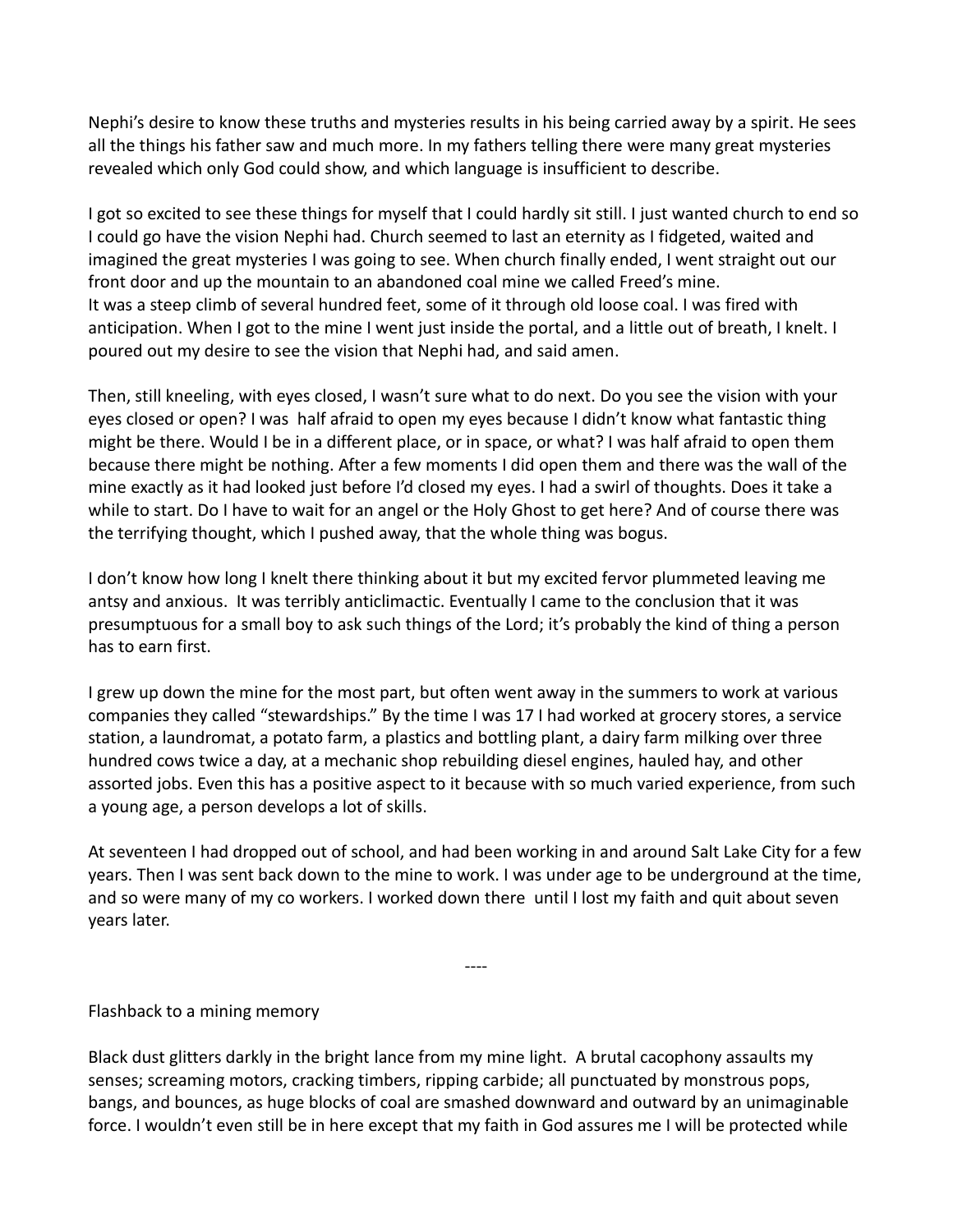doing his work. But now primal terror overwhelms the comfort of faith. It's time to get out.

I signal the shuttle car driver. He's only too glad to leave. I start high tramming the continuous mining machine toward safety. It moves agonizingly slow. The bouncing intensifies as solid sandstone fractures and settles in increments, sending shock waves careening through rock, coal and air alike. Timbers groan and snap. Ribs (mine walls) move inward with each bounce, sloughing off, exploding and sometimes hurling lumps of coal. One of these come through the front of the miner cage hitting me painfully in the chest, making it even harder to breath the dust laden air. With each bounce, shock waves cause weird oscillations in the dust dancing in my light beam. I feel the oscillating pressures in my body, and especially in my ears. I'm in slow motion, almost bending the tram handle; willing the monstrous machine to move faster. The bumps build to a crescendo. I hear the gigantic ripping sound I know precedes a cave, and curl up in terror as I am buried alive.

The metal cage protects me. Strangely, I still hear the mountain working, and men yelling. Turning, I see lights through the rear of the cage. I waggle the miner tail to enlarge the hole. I recognize Nate, my foreman. He is highly excited, waving vigorously for me to keep coming. Only top coal has come down. I might still get out before the rock comes. I wiggle the mechanical beast, sending hydraulic fluid surging to the motors that turn the tracks. Right track forward, left track reverse and then the opposite direction, back and forth, swinging the tail side to side, lifting and lowering the head, wiggling everything to break the grip of the fallen coal.

"Come on. It's coming in." The guys are yelling. I finally wiggle free and continue my ponderous retreat. The mountain is still working. More top coal comes down behind me. I tram over it and into the entry where it's safe. Just as I do, the rock comes; massive sandstone rips noisily apart and plummets. The displaced air rushes out. I hold on to my hard hat to keep it from blowing off. I close my eyes tightly, instinctively sucking my head between my shoulders as protection from coal and timber debris being violently blown my way.

Then, the air reverses direction; rushing in to occupy vacuum in the space, that for millions of years, until moments ago, had been solid rock. The mountain quiets, but there is a new sound…the whoops of miners now buzzing on a massive dose of adrenaline.

----

I grew up very much believing in this whole thing. During the time I was working in the mine I lived in a trailer with the cupboards stuffed full of books. I started to have a lot of questions as time went on, but what really accelerated my loss of faith was what they called "the weekend crews." The price of coal had gone way up, and Ortell started sending people from Salt Lake down on weekends to mine coal. There would be two crews who would work two shifts of twelve hours each, Saturday and Sunday. None of these shifts were on record.

Since none of the people coming down knew how to run the continuous miner, or how to pull pillars, they would need people from the regular crew to work as well. I was considered the best miner operator, and the only one skilled enough to pull pillars without supervision. That put me in high demand, and I worked more of the weekend shifts than anyone else.

The reason this situation accelerated my loss of faith was because it brought into focus the hypocrisy,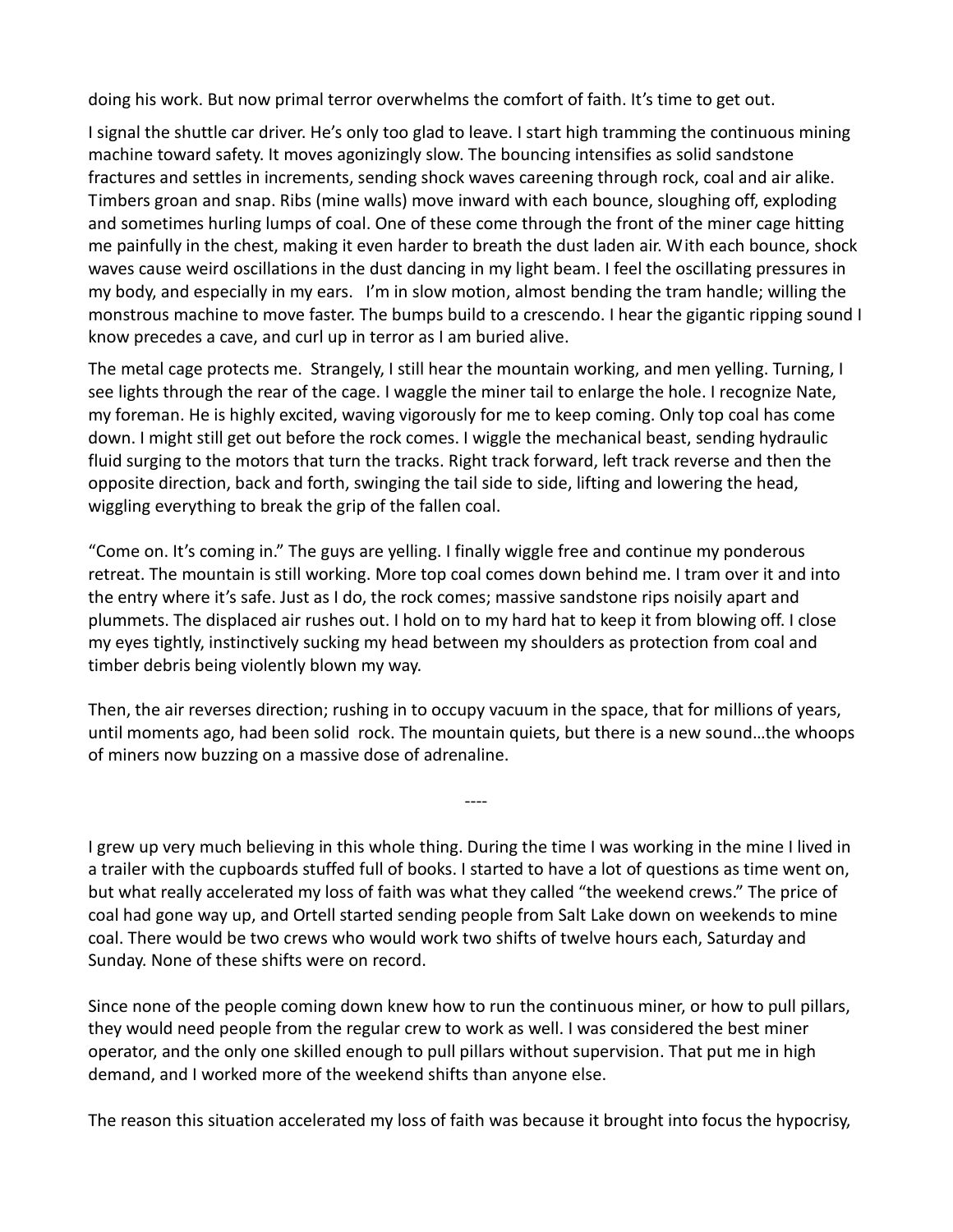pettiness, dishonesty, and just sheer lack of integrity of many of the people involved. They totally ignored the laws, and put tiny little boys in the mine. There would be a rivalry between the two shifts to mine the most coal. There were leaders of the shifts and they were very much in competition. After every weekend, they would head back to Salt Lake to give Ortell a play by play of what happened.

If it was near the end of shift and there was work to do like setting timbers etc, to get things ready for the next shift, they would just leave. They had no interest in helping the next shift get more coal; they wanted to out mine them. This was a completely different ethos than the the regular miners had. We would be left there alone to do what we could to prepare things for the next shift. The weekend guys were only interested in what Ortell was going to hear about, which was production.

Ortell was very interested in who got the most coal, who caused downtime, who to blame etc. He clearly fostered the competition, and likely thought it caused everybody to mine more coal.

They lied about how many cars they mined. They lied about what happened. In particular, Ortell had some sons who were somewhat inept with machinery. They would do things like break power cords, get shuttle cars stuck etc. This often caused downtime, and downtime had to be explained to Ortell. They did this by finding ways to blame people who it was politically acceptable to blame.

Anyone who's witnessed company politics, probably has seen the kind of people I'm talking about. In any case, the story was totally twisted by the time it got to Ortell; twisted in such a way to cater to his prejudices. It was obvious that these people did this to gain favor with Ortell, and that it worked.

I found that Ortell's perception of what happened was the only thing that really mattered, that people knew this, and that they were willing to lie to him to influence his perception. The truth didn't matter. Ortell's perception of the truth did, simply because he held the power. This was surprising to me at the time; that's how naive I was.

Previously I had believed that Ortell could talk to God practically at will. I thought he would be impossible to deceive because God would let him know the truth. It was obvious that Ortell was primarily influenced by his own prejudices, and that people got ahead by learning to massage his ego, and his prejudice. Daniel and his brothers got away with the things they did because almost nobody was going to put forward a narrative that didn't fit Ortells prejudice, regardless of what the truth was. That wouldn't have been rewarded.

It was a real mystery to me how these people could believe in Ortell, in themselves, or in the Order, when they were being rewarded for lying to a supposed prophet. I had a lot to learn about the convolutions of human nature. My opinion of Ortell gradually changed to the inverse of what it had been.

I actually talked to my father about this. I asked him how he could make himself subservient to people who clearly had less integrity then he did. He told me that it says in the Bible that the last shall be first and the first shall be last. He seemed to see it all as a big test, or trial, with a big reward for putting up with injustice.

One incident in particular has haunted me. Daniel Kingston was Ortell's son, and older brother to Paul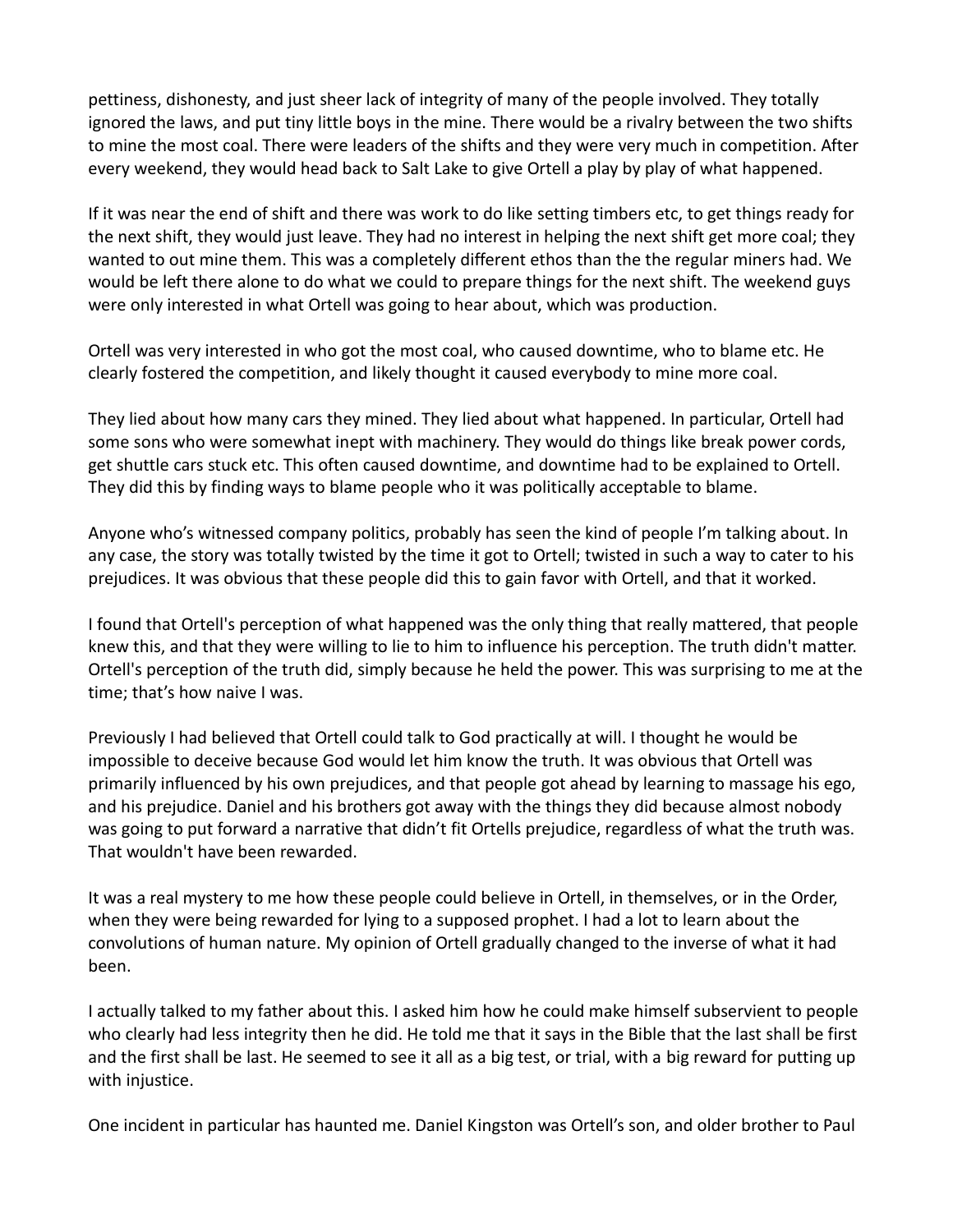Kingston. Daniel and I were working in the mine going through a fault, which involved setting off charges of dynamite. Prior to blasting, the dynamite has blasting caps inserted, and then these are wired together in a daisy chain. We used to bare the wires with our teeth, and then twist them together. On this occasion we had wired the charges and went out to set it off. We used an opened pump switch to energize the blasting caps (which was illegal.) We hooked the wires to the switch, and turned it on. It didn't go off.

I went back in to see what was wrong. I found that every single connection that Daniel had wired was bad. He had pulled the wire between his teeth, and flattened the insulation slightly, but hadn't bared the wire! He then twisted the unbared ends together! I had to redo all of them. I didn't want to stick the wire ends in my mouth, since they'd been in Daniels, so I bared the wires with my fingernails. I then went back out, flipped the switch, and of course, the charges went off.

The reason this event has haunted me, is that the whole time I was in there rewiring, Daniel was sitting by the switch. All he would have had to do is flip the switch, and as soon as I completed the circuit, the dynamite would have gone off. At the time I hadn't learned what a total flake he was, or I wouldn't have trusted him. If he had done this, there would have been no repercussions to him, there never were. The story would have simply been that Scott blew himself up.

During this time I would go to church and the things they were talking about just seemed ludicrous. We were always taught that the devil was incredibly clever and that if you start letting yourself drift away, it allowed him into your mind, where he could mess with your thoughts, making things seem different than they actually were. After church I'd sit and think about the ramifications of the stuff in church seeming so ridiculous, and I'd wonder if the devil was manipulating my thinking because I'd let him in.

----

## delete this paragraph

**I had planned on leaving the mine after I my week of fasting on the mountain, but upon my return there was a whole lot of concern for my state of mind. My father pulled me out of the mine, and gave me the job of running a cat over in another canyon (Bear Canyon) where they were preparing to open another mine. This was appealing, so I decided to stay for awhile.**

During this time my best friend was Ryke. (Rhymes with Tyke, who is his twin brother.) I hadn't really talked to anybody about my doubts about the Order up to this time, but after the mountain fast, I did. He was the main person I talked to.

Even before this we had become quite wild by Order standards. We both had Blazers. Mine was white and tan, his was brown. They were both old and beat up since we didn't make enough money to afford anything else. Mine was faster since I'd blown the original engine and put in a rebuild that was tweaked a bit. His climbed a lot better since it had water tanks that could be filled for traction purposes. His was better looking. Because we had such beater vehicles, we also became quite good mechanics. These were not city drive on the freeway Blazers, but get out in the hills and see what this machine will do Blazers. They were scratched up, and often muddy.

He and I and did a lot of four wheeling. We did a lot of drinking. We'd started smoking dope. We had a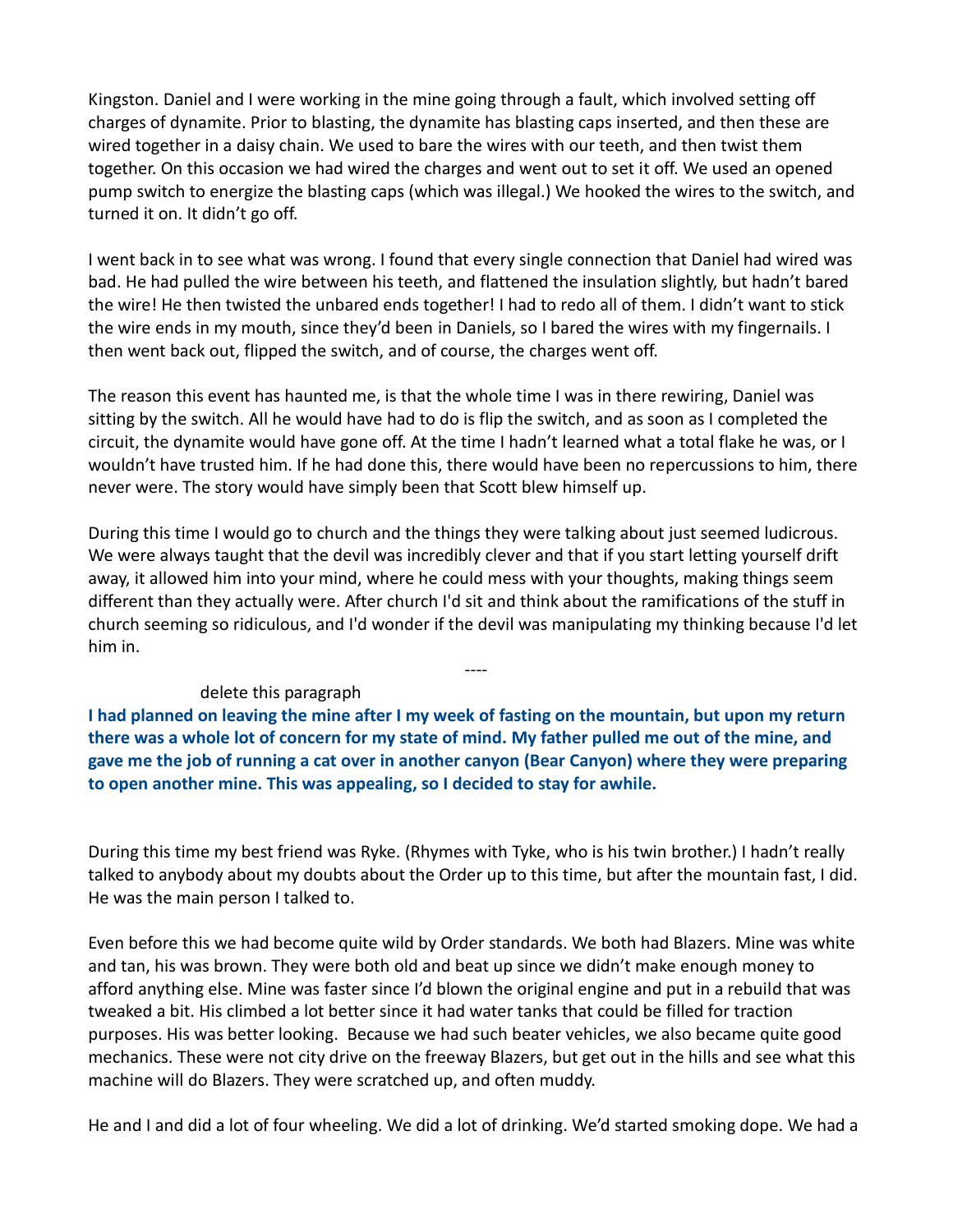lot of interesting adventures together. I'm glad he was there.

I went through severe bouts of depression during this time. I was very isolated. I knew no one outside of the group. All my friends and family were there. My whole life, my sense of purpose, everything had been tied up in the Order. I had no idea where to go, or what to do next. I knew that I could never again believe in it, and it seemed by me even being around, I was causing a lot of pain; talking to the other young guys, ruining their testimonies. My mother was heartbroken. My father was embarrassed. All of my sense of purpose or the meaningfulness of my life had been tied up in the Order, and now it was all gone. Nothing was as it had seemed. It was like the Scott I had been died, and a new Scott became in a nightmare world.

I thought a lot about suicide. When I thought about it, the main thing that bothered me was thinking of people finding my corpse. I'd picture my mother looking at it; her grief stricken face. I couldn't stand to think of people cleaning up the mess, or even touching my body, or having to dispose of it. I absolutely did not want an Order funeral. The thought of Ortell and all the idiots getting up and using their warped perceptions of reality to define why I'd lived and died was unbearable. I wanted Ortell to say no words over me.

At the time we had been pulling pillars for a long time so there was a large caved area which had spaces all thorough it. I planned to go in when no one was inside, climb over the caved area as far back as I could, and use dynamite to cave the mountain over me. That way no one would ever know what happened. I'd simply disappear. The cleanest way out. An anonymous eternal grave. I'd take care of the death, the burial, and the ceremony in one big lonely flash. There I'd be in an area of the Earth where no else had ever been and never would be. An eternal anonymous grave. I planned the whole thing out in considerable detail even down to disposing of my Blazer. I knew that if my Blazer was at the mine people would assume I was nearby; if it was gone they'd assume I was gone. If me and my Blazer were nowhere to be found and; never came back, no one would ever know what happened. It was a painful and lonely time. I didn't believe in God then, but had decided that others needed to, and that I was ruining it for them by sticking around sharing my thoughts. I felt I was a person who should have never been; a person whom by cold chance had ended up entirely in the wrong place. There were times when I got close to carrying this out. There were times when I thought I was a coward for not having done it already.

I was of two minds about this. One voice was telling me that suicide is the logical solution. There could be no reconciliation with family or friends. Leaving the group would be worse than death to them anyway. Staying is out of the question. Life's a joke. You got screwed royally by being born in a place you could never fit in. It's no good telling everybody else it's all a joke, because if you convince them them, then you've ruined their hope as well as your own. This voice was telling me it was cowardly to put off the inevitability of suicide, and that there was nothing positive to be gained by putting it off.

The other voice had as a basic premise that life has an inherent meaning even with all its pain and angst. It was telling me that my experience was just my experience, that others had suffered through much worse things; that I should suck it up, and live my life in the most ethical way possible under the circumstances.

During this time I remember that it seemed really weird that the sun kept coming up, birds still sang in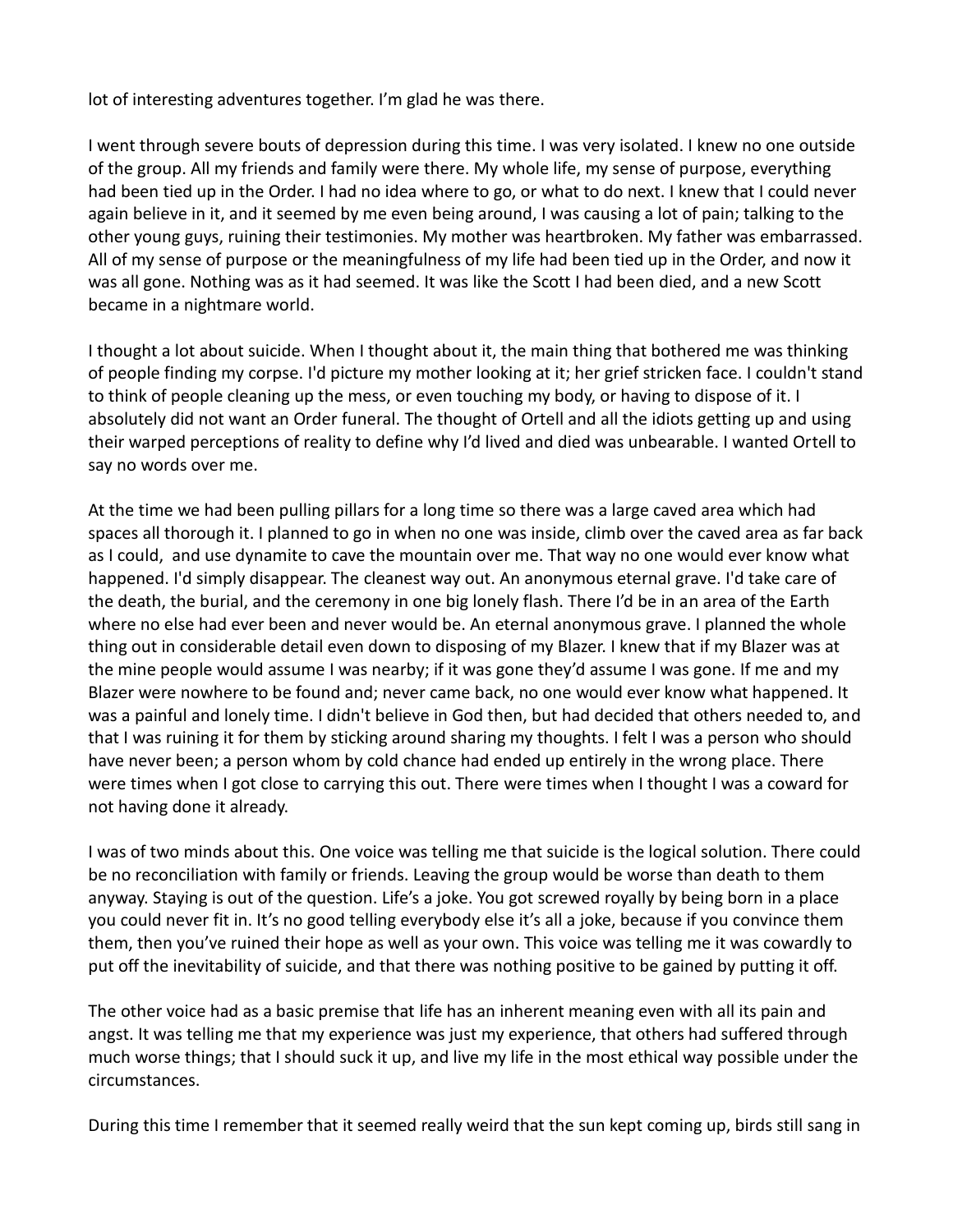the trees, life went on as if nothing had happened. It seemed weird that there could such internal devastation and nothing in the outside world even seemed to notice. It seemed like just another demonstration of the cold uncaring nature of the Universe. I remember one day after a long day of working on the cat I was showering. Hot rivulets of soapy lather were coursing through the dirt on my aching, work hardened body; all of the sudden I had the stunning realization that I was experiencing pleasure from a simple shower. It amazed me because I had sort of decided that there would be no more pleasure for me in these new circumstances; that pleasure in life was somehow tied to belief in God, the Kingdom of God, and all that stuff; that the best I could do was to dull my senses with drugs and alcohol in order to forget my situation for a time.

Ultimately I came to the conclusion that there were to many potential years of life ahead of me, and that I wasn't the type of person to give up without at least trying to make something good of them.

----

Ryke and I were out in my trailer talking about quitting the mine and heading to Salt Lake. It was something we'd discussed many times but this time we made the decision to head out that night. Just minutes after we'd made the decision, my father knocked on my door and asked me if I'd work that weekend. I said: "No, I just quit." He instantly got very angry and said: "Alright then, don't ever come back here." and left.

Ryke and I got in his Blazer and headed for Salt Lake. It was kind of funny because you have to go up over a mountain to get to Salt Lake and near the top the Blazer broke down. This is the kind of thing that Order people would take a s a sign that we weren't supposed to do what we were doing. Neither of us wanted to have to listen to the "direction from God" speech so we never talked to anyone about it.

As it turned out a nice gentleman from Fairview picked us up, took us into Fairview to the motel, picked us up the next morning, took us to the parts store, and then back up to Ryke's Blazer. I suppose that could be taken as God's intervention as well, if one were so inclined.

We went and stayed at a motel owned by the Order while we were finding a place to stay. Someone came over and told me I had a phone call. There weren't phones in the rooms, but there was a pay phone just outside the office. I went to the phone and it was my mother. She was sobbing and started begging me to come back. "Come back just because I love you." Previously it had all been about the Kingdom of God, God's will, going to hell, and all of that. She realized that I no longer gave any weight to any of that, and just wanted me to come back because she loved me. My mother and I were always very close, and it was an emotional conversation. I said: "Mom I cannot believe in the Order, and I know you have to. It's not possible for me to stay there. That's just the way it is."

After I got off the phone I was overcome with grief. I went into the shower and cried for a long time. I hadn't cried for a very long time, but now I did; without trying to control it, or hold back, I just cried. I cried for my mother's loss, and for my own. There was no sense of weakness in it at all. It was the obvious right thing to do at the time, and I cried until I couldn't cry anymore. It was somehow cleansing and accepting of the inevitability of leaving. I don't think I've ever cried like that before, and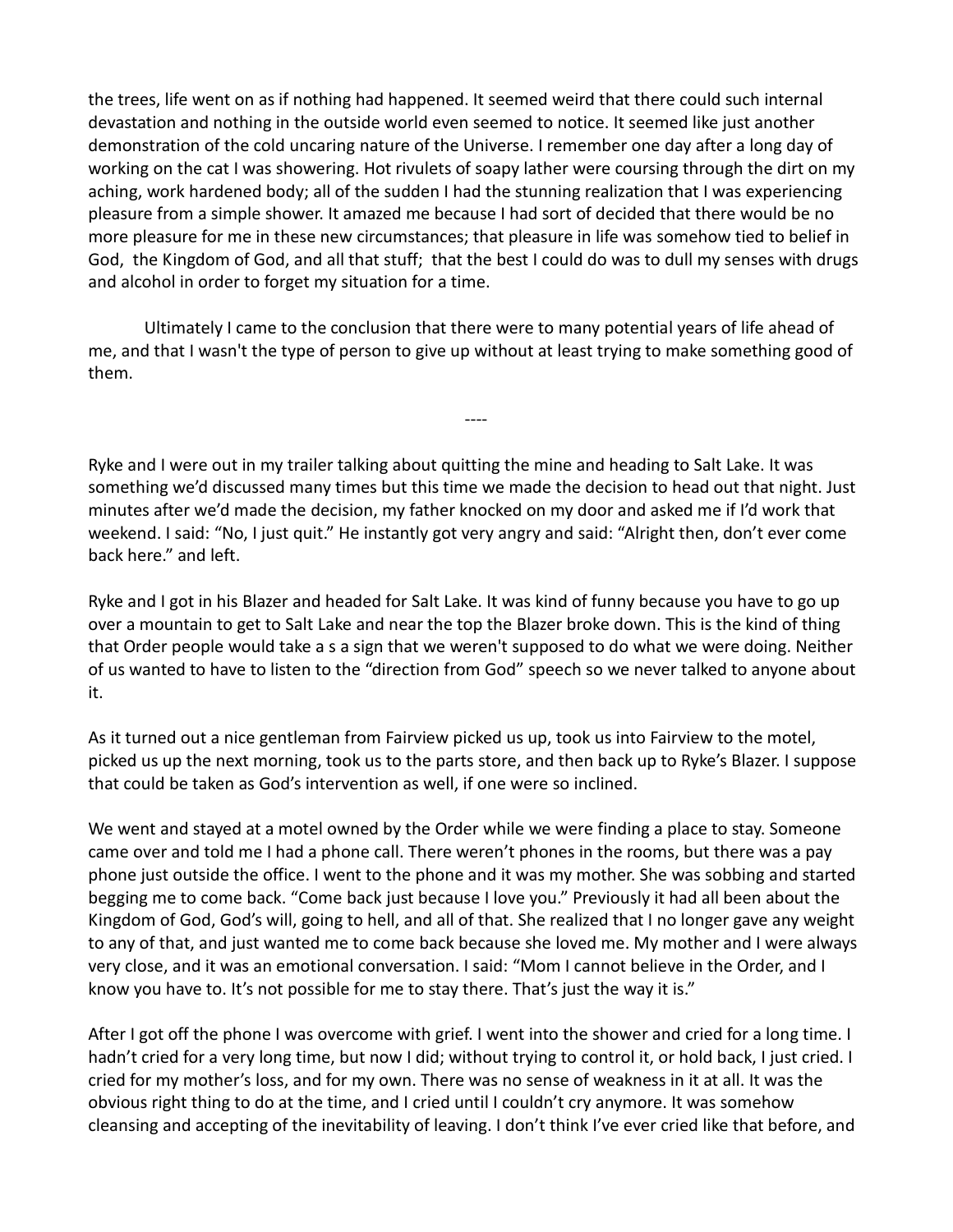certainly not since, but it was an experience to remember.

Not long after I'd left the mine, I was told that Ortell wanted to talk to me. Various people called and told me to take it easy on him. I had the reputation of being intense, and difficult to talk to. People were worried that I'd anger him. I'd gotten interested in a phenomena I'd witnessed where people changed their memories of events as time passed to better fit their world view. I wondered if I was susceptible to this same phenomena. I knew this meeting with Ortell was a prime candidate for this kind of reality warping. I endeavored to burn everything into my mind as it happened.

----

Because of this I remember the meeting very well. I remember Ortell sitting there. I remember the rug on the floor. I remember the picture of Jesus on the wall. Ortell was sitting there looking a little frail because he'd been fasting, and either by design, or by habit, he was looking rather holy. He looked at me and said: "So how're things going?" I said, "Oh, not to bad," in that sort of automatic, noncommittal way we all do. We sat there for awhile. He wanted me to say something, but I didn't have anything to say to him. He often used silence to make people uncomfortable, expecting them to feel guilty, apologetic, and looking to him for approval.

There was no way I was going to speak. I didn't feel uncomfortable. I knew he was a fraud. I knew I was more intelligent than him. I felt amusement. To me it was an experiment to see what he was going to say. Eventually he sensed that I was not uneasy to be in his presence, and that I was not going to speak first. In a more serious tone he said, "So how *are* things really?". I looked him straight in the eye with force and candor and said, "Well, if I still believed in the Order, I'd still be at the mine." There was an instant chill. It was like someone pulled the rug from under him. I told him that I had wanted to believe in the Order more than I'd wanted to live, but that after what I'd seen, it was impossible. It was clearly not what he was expecting. He actually started to give me advice a couple of times, but it was like in mid sentence he'd realize that it didn't mean anything to me, and he'd trail off.

I don't know what he had planned to say to me but, I must have ruined it, because after a little small talk, I left. As I'd suspected, Ortell warped the meeting into something other than what it was.

While I was working in the coal mine, I had studied after work and finished high school through a correspondence course. After I left the mine I wanted to go to college. I went up to the University of Utah to sign up and found out they didn't accept the high school certificate I had from the correspondence school; however, I was told, if a person was twenty five or older, they could enroll, without a high school diploma, and as long as they maintained grades, they could keep going. As luck would have it, I had recently turned twenty five. I started going to college, originally thinking I wanted to study philosophy. That ended up being not at all what I thought it would be. After several false starts I eventually got a degree in Electrical Engineering.

So what can be learned from all this from an ethical perspective? There are two main things here to explore. The ethics of polygamy for one, and the ethics being a member of a group that does not respect, or live by, the laws of the larger society of which they are a part, for another.

----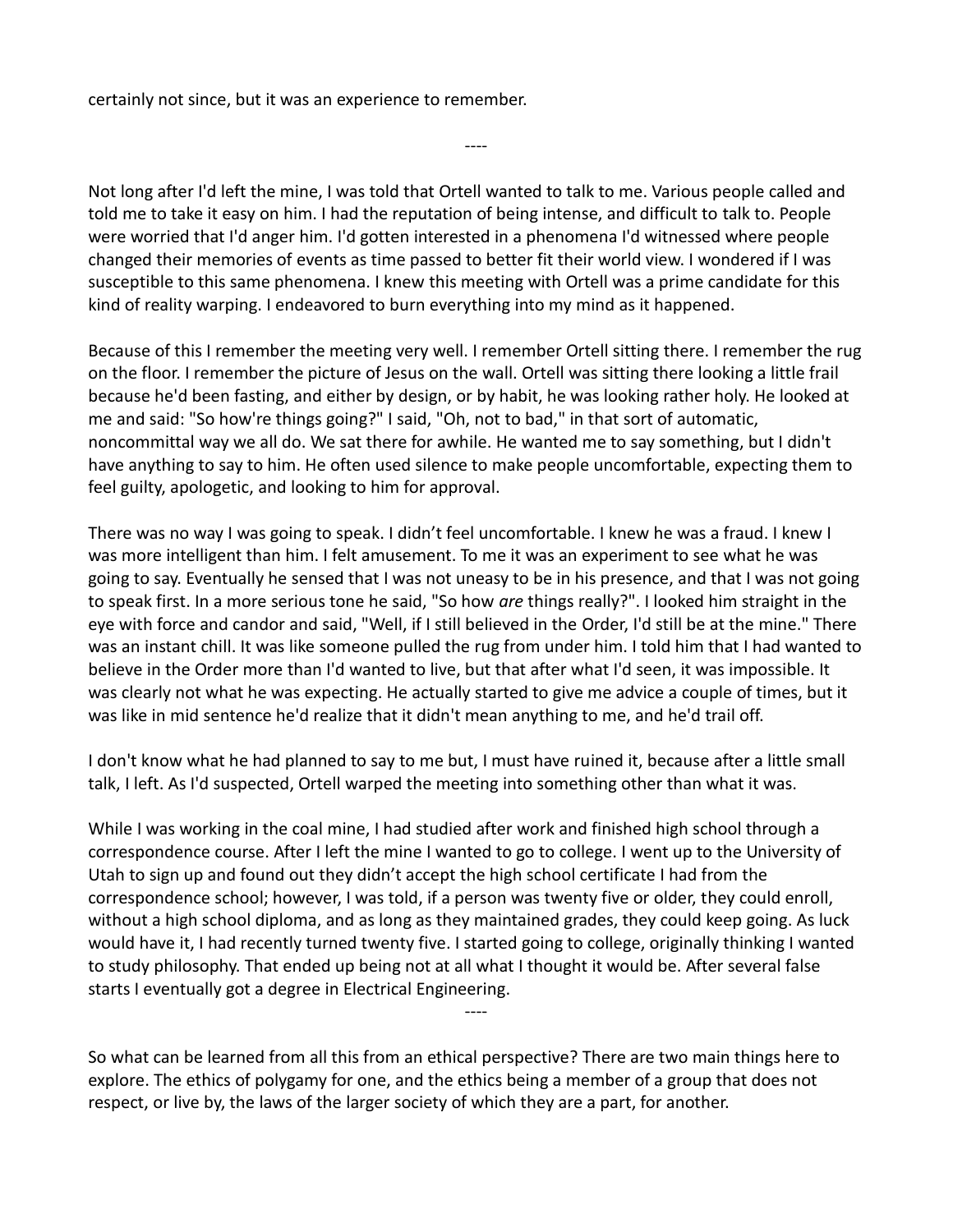In my opinion polygamy, if it is between consenting reasoned adults, should not be ethically problematic. In practice however things get much more complicated. For one thing, often girls that are too young to have any idea what they are getting into, receive enormous pressure to enter into these lifetime relationships. Once they commit, they start start having children one after the other. They're responsible for teaching these children the same way they were taught, and become essentially trapped into this lifestyle early on. I think it often ends up being much harder than they ever dreamed.

One of the methods used to pressure these girls is the promotion of the idea that children meant to be from these marriages are already in heaven, waiting to be born, having already earned the privilege of being born into the Kingdom of God. Young girls are told that it is their duty to God to marry the "right" person; otherwise their children will miss the opportunity they've already earned, and it will be all the girls fault for not doing what they promised God they would do before they were born.

Even the adult women are pressured with promises of divine reward in the afterlife. This seems to present an ethical problem, because they are being promised a reward, for a sacrifice, and it's likely the promise is bogus, and they will never get the reward.

This ethical criticism can also be applied to the various religions as well, since they all basically claim to own the toll road into heaven, and require actions (often designed to benefit the religion or the leaders) as payment for the right to a rewarding afterlife.

The pressure that is brought to bear plays on peoples natural desire to do the right thing, to please God, to please their parents, to lead a meaningful life. Often the women entering these relationships are radiant with joy. There is something very powerful in the religious experience. When people believe, it often causes what is called "a burning in the bosom." Many religions, I think, believe they have a monopoly on this feeling, and take it as proof that theirs in the one and only true religion. The truth is this "burning in the bosom" is just part of the religious experience everywhere. In the group I was in, if anything, the feeling is more powerful, simply because they are so extremely religious, and spend so much time cultivating "the burning in the bosom."

This kind of exploitation of young impressionable girls does seem unethical to me, although it should be noted that many of these women, who married very young, now have numerous grandchildren, and they have no regrets about marrying young, and think they have had a wonderful life.

Then there is the question of the ethics of breaking the law by people who consider themselves above the law. Besides the underage coerced marriages, what they practice includes incest, welfare fraud, labor violations, and etc. Anything that benefits the Order, benefits God, and thus is justified.

As I write this, two of Paul Kingston's nephews are in jail, suspected of defrauding the government of over five hundred million dollars. This as part of their operation of a large biofuel plant. They're suspected of receiving tax credits for biofuel that was never actually produced.

There was an extreme focus on making money for the Order. Wages were ridiculously low, and people were expected to live very frugally. All this to build the Kingdom. The idea being that the Order had to get big enough to run the whole world someday. A lot of the lawbreaking had to do with making more money for God's work.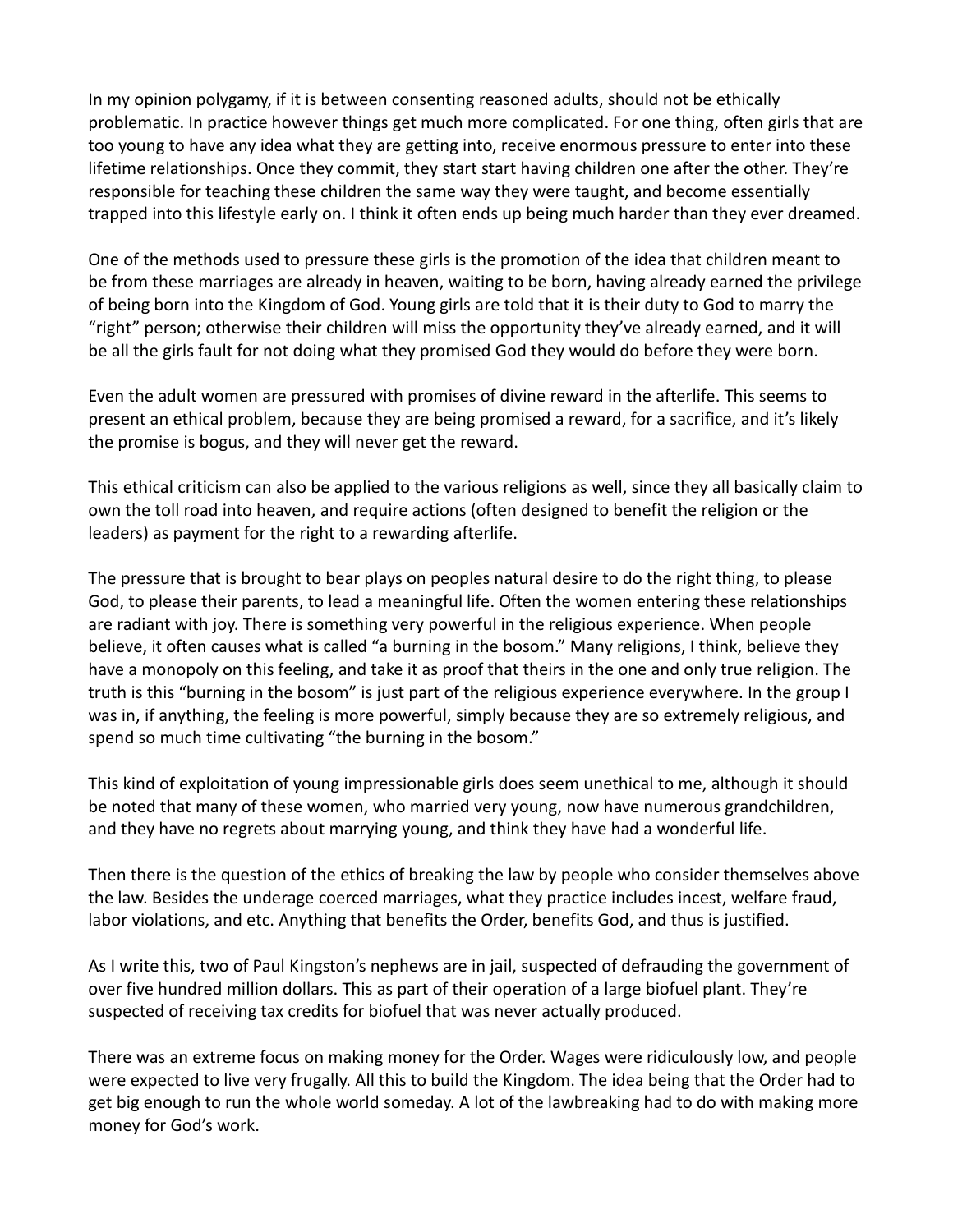To my father, who was deeply involved in these kinds of things, doing them was serving the Lord. From a Stoic perspective, the idea that intentions matter more than results, could be used to argue that my fathers support of these things was eminently ethical. His intention was only to serve the Lord, which in his mind was the highest good imaginable. Serving the Lord, in large part, consisted of obeying the wishes of the leadership, which to my fathers way of thinking, were the mouthpieces of God.

Though this argument could be made, I don't think it works. Stoic ethics has to do with rational personal responsibility. The kind of ethics practiced by my father were based on a blind, non critical, adherence to supposed "truths" based on claims of revealed truth (revelation) and authority based on position and power, within the organization my father found himself in. It comes down to faith vs. reason. My father had faith in these things. It was not based on reason. It made him feel good to believe, he wanted to do good, and this is what worked for him.

When I was working in the coal mine, there used to be a law that mine Foremen and others had to have periodic first aid training. One of the things my father did, while he was the Superintendent of the mine, is that he went and got his first aid training certificate, so that he could certify that people had satisfied their training requirements. At this point everybody's first aid training stopped. The whole reason for doing this is so he could falsify the records of training for mine personnel so that they didn't have to go to the training. This, I imagine, is shocking to the reader, because it makes sense, that in such a dangerous occupation, there should be expertise in dealing with accidents. The rationale at the time though, was that nothing happened except by God's will. Nobody's going to get hurt unless God wills it; therefore first aid training is something that is not of as much importance as mining coal for God. There was a real perception that the rules of the state and federal government were absurd, and that any ways to successfully get around them were commendable.

In fact there were accidents, some of them quite gruesome. When this happened the rationale for the accident happening went one of two ways. If the victim was considered a "good" person (meaning thinking and acting the "right" way,) the accident was rationalized as happening as a sacrifice to pay for something holy. If the victim was considered a bad, or not so good person, the accident was perceived as being a punishment, or warning to straighten up.

I've thought about this, and often been grateful that there were laws, and mine inspectors, and oversight. If not, this mine might not have even had a ventilation fan. That might have been considered an unnecessary expense. I was told, when I complained about the amount of dust I was breathing while running the continuous miner, that God would not let the dust impact my health while I was doing his work. We used to have dust sample collection systems where filters were sent to government oversight people. We would just run it until it looked a little dirty and then change it. We would make five or six in a shift instead of one.

There are two basic ways people use to determine what is true. In one, you start by knowing the "Truth" based on scripture, dictates of prophets, or some authority. In this case the evidence is twisted, and molded, to fit the "Truth." In the other way it's the "Truth" that is malleable, and it's the careful application of reason in exploring the evidence, that determines what should be determined true.

Of course many things in the past considered truth by religious authorities, are now known to wrong.